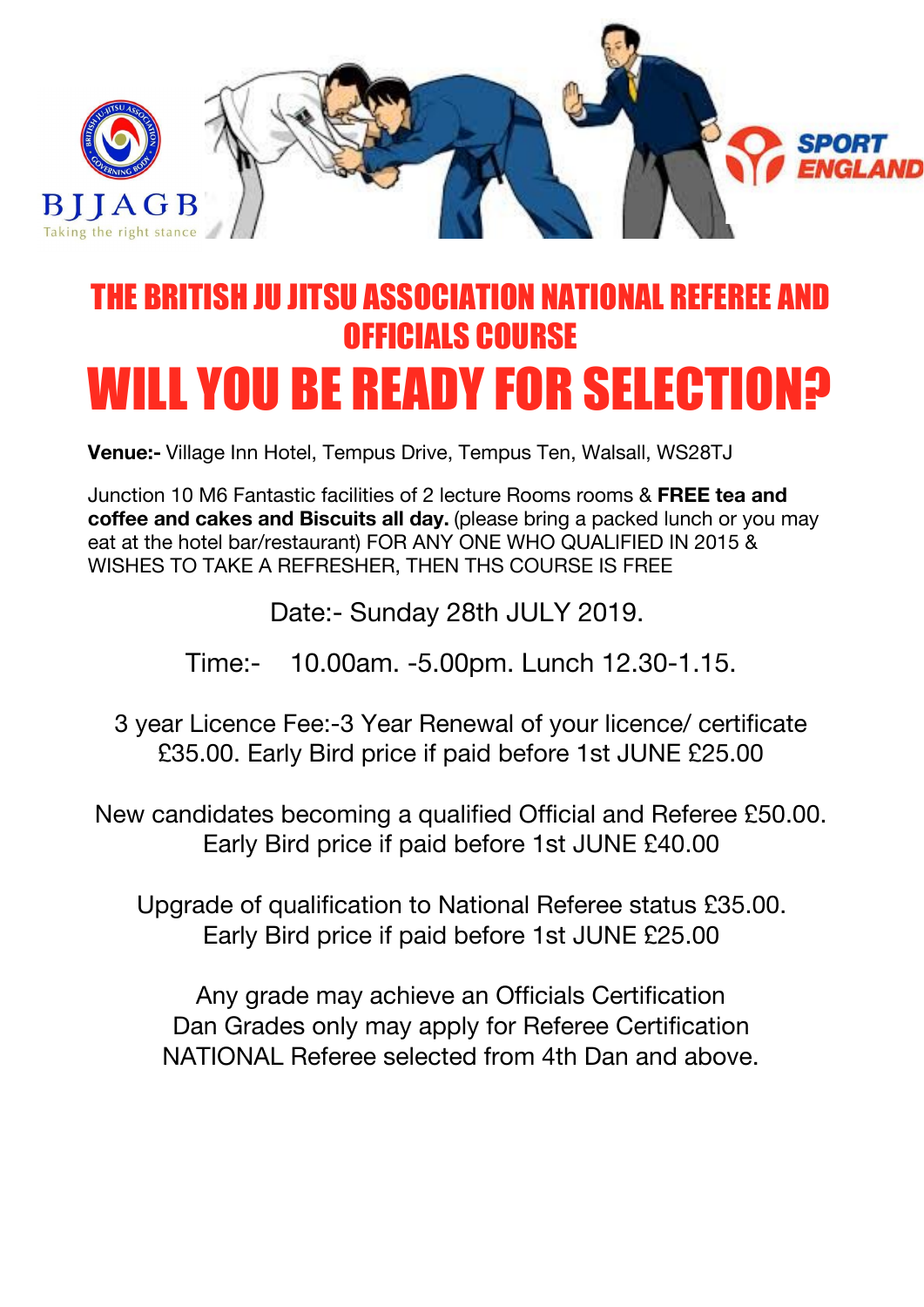| <b>NAME OF ASSOCIATION</b><br><b>ACROSS THIS TOP</b><br>YELLOW LINE |  |                                   |       |                                               |                                           |
|---------------------------------------------------------------------|--|-----------------------------------|-------|-----------------------------------------------|-------------------------------------------|
| <b>NAME</b>                                                         |  | GRADE AGE BJJAGB<br><b>NUMBER</b> | email | <b>RENEWAL</b><br>or $NEW =$<br><b>R</b> or N | <b>OFFICIAL or</b><br>REFEREE =<br>O or R |
|                                                                     |  |                                   |       |                                               |                                           |
|                                                                     |  |                                   |       |                                               |                                           |
|                                                                     |  |                                   |       |                                               |                                           |
|                                                                     |  |                                   |       |                                               |                                           |
|                                                                     |  |                                   |       |                                               |                                           |
|                                                                     |  |                                   |       |                                               |                                           |
|                                                                     |  |                                   |       |                                               |                                           |
|                                                                     |  |                                   |       |                                               |                                           |
|                                                                     |  |                                   |       |                                               |                                           |
|                                                                     |  |                                   |       |                                               |                                           |
|                                                                     |  |                                   |       |                                               |                                           |
|                                                                     |  |                                   |       |                                               |                                           |
|                                                                     |  |                                   |       |                                               |                                           |
|                                                                     |  |                                   |       |                                               |                                           |
|                                                                     |  |                                   |       |                                               |                                           |
|                                                                     |  |                                   |       |                                               |                                           |
|                                                                     |  |                                   |       |                                               |                                           |
|                                                                     |  |                                   |       |                                               |                                           |
|                                                                     |  |                                   |       |                                               |                                           |
|                                                                     |  |                                   |       |                                               |                                           |
|                                                                     |  |                                   |       |                                               |                                           |
|                                                                     |  |                                   |       |                                               |                                           |
|                                                                     |  |                                   |       |                                               |                                           |
|                                                                     |  |                                   |       |                                               |                                           |